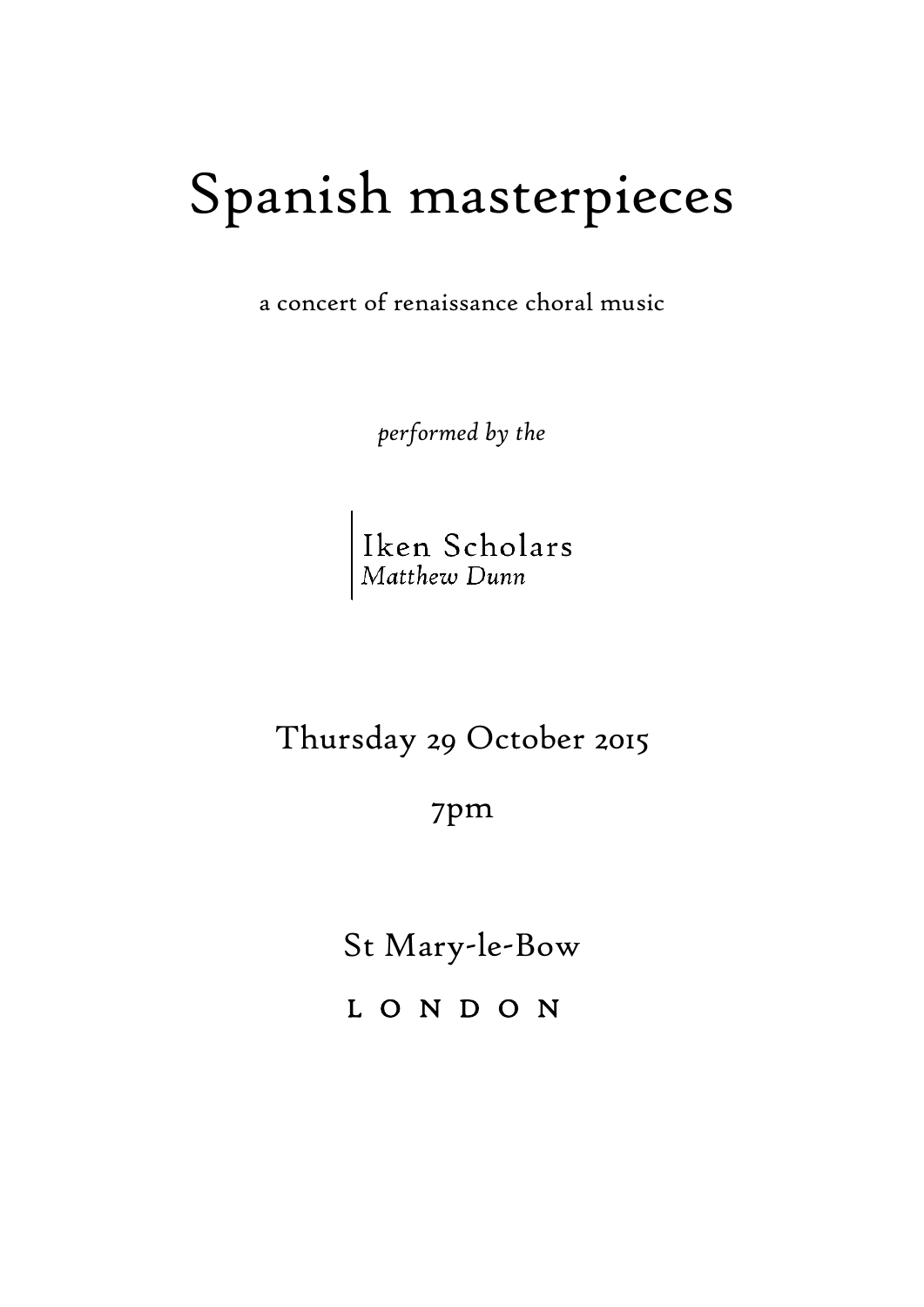#### Thank you

The *Iken Scholars* would like to thank all at St Mary-le-Bow for allowing them to sing in this wonderful church. It is always a great pleasure to perform here.

#### Why *Iken Scholars*?

Iken is a small village in Suffolk where St Botolph was granted land to build a monastery in the mid-seventh century. Matthew is Organist and Director of Music at St Botolph without Aldgate.

#### Keep in touch

There are lots of ways to keep in touch with the *Iken Scholars* Website: www.ikenscholars.co.uk Facebook: www.facebook.com/ikenscholars YouTube: Search 'Iken Scholars' Email: ikenscholars@gmail.co.uk Matthew's twitter feed: @MatthewJohnDunn

#### Special mention

The *Iken Scholars* would like to thank Nancho Alverez in particular. He is the professor of mathematical analysis at Malaga University and a Renaissance polyphony enthusiast. He has worked tirelessly to make excellent performing editions of Renaissance works freely available. He has made a new edition of Lobo's *Versa est in Luctum* especially for the *Iken Scholars* tonight.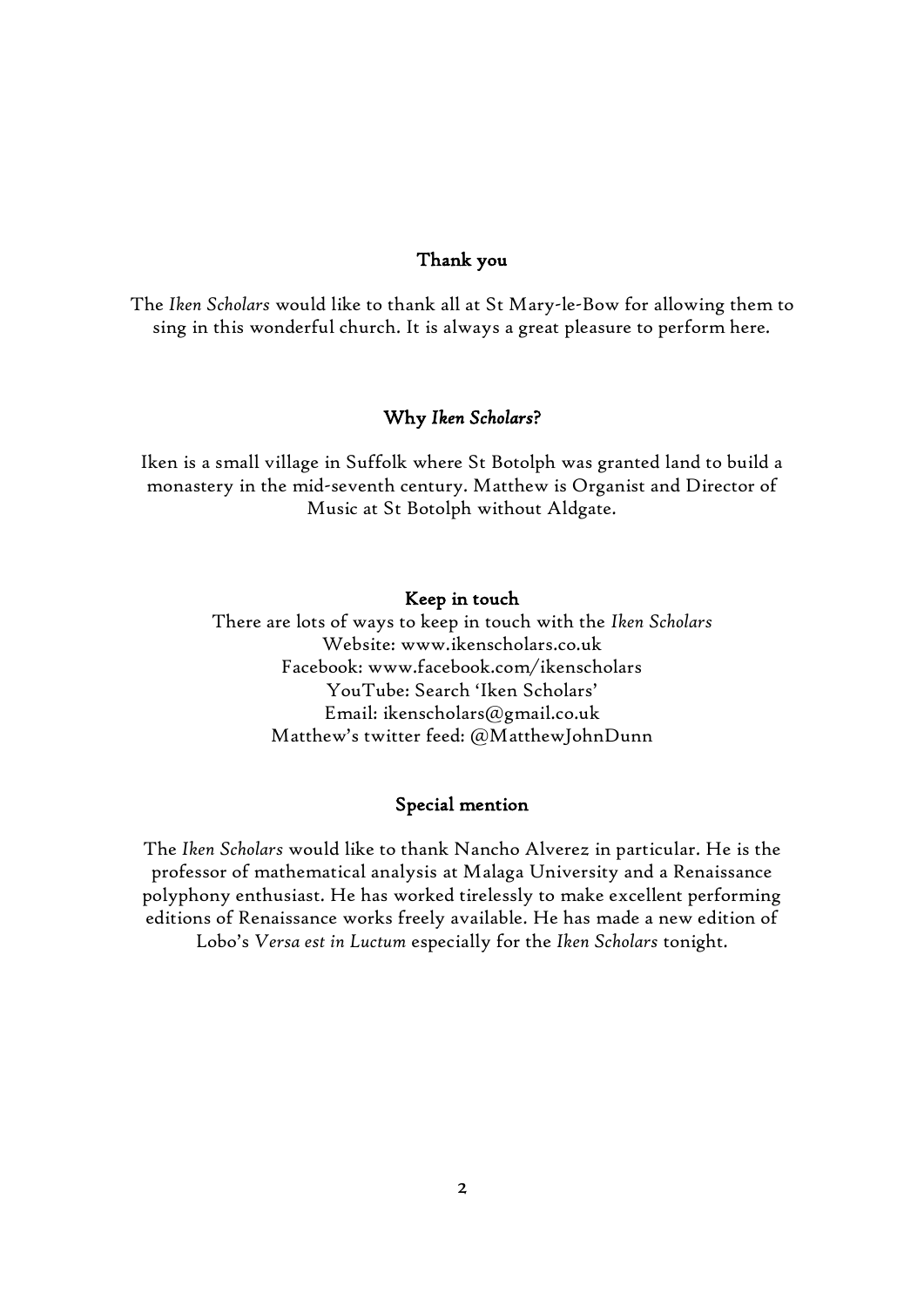### Spanish masterpieces

Versa est in luctum Lamentationes Ieremiae Regina caeli laetare Missa *Salve Regina* Kyrie Gloria Credo Sanctus et Benedictus Agnus dei *Alonso Lobo (1555-1617) Lobo Lobo Tomas Luis de Victoria (c.1548-1611)*

Versa est in luctum

*Victoria*

ust before dawn on Sunday 13 September 1598 in El Escorial, some 30 miles north of Madrid, King Philip II of Spain died. Widely seen as one of the most significant patrons of the Renaissance, the arts had flourished across Spain and her territories throughout his 42-year reign. Arrangements were quickly put in place for his J

requiem mass and among the music composed for the occasion was Alonso Lobo's celebrated motet *Versa Est in Luctum*, the first piece of this evening's programme.

Born in Osuna late in 1554 or early 1555 (he was baptised in February), Lobo began his musical education as a choirboy at Seville, where he later became the assistant to Guerrero and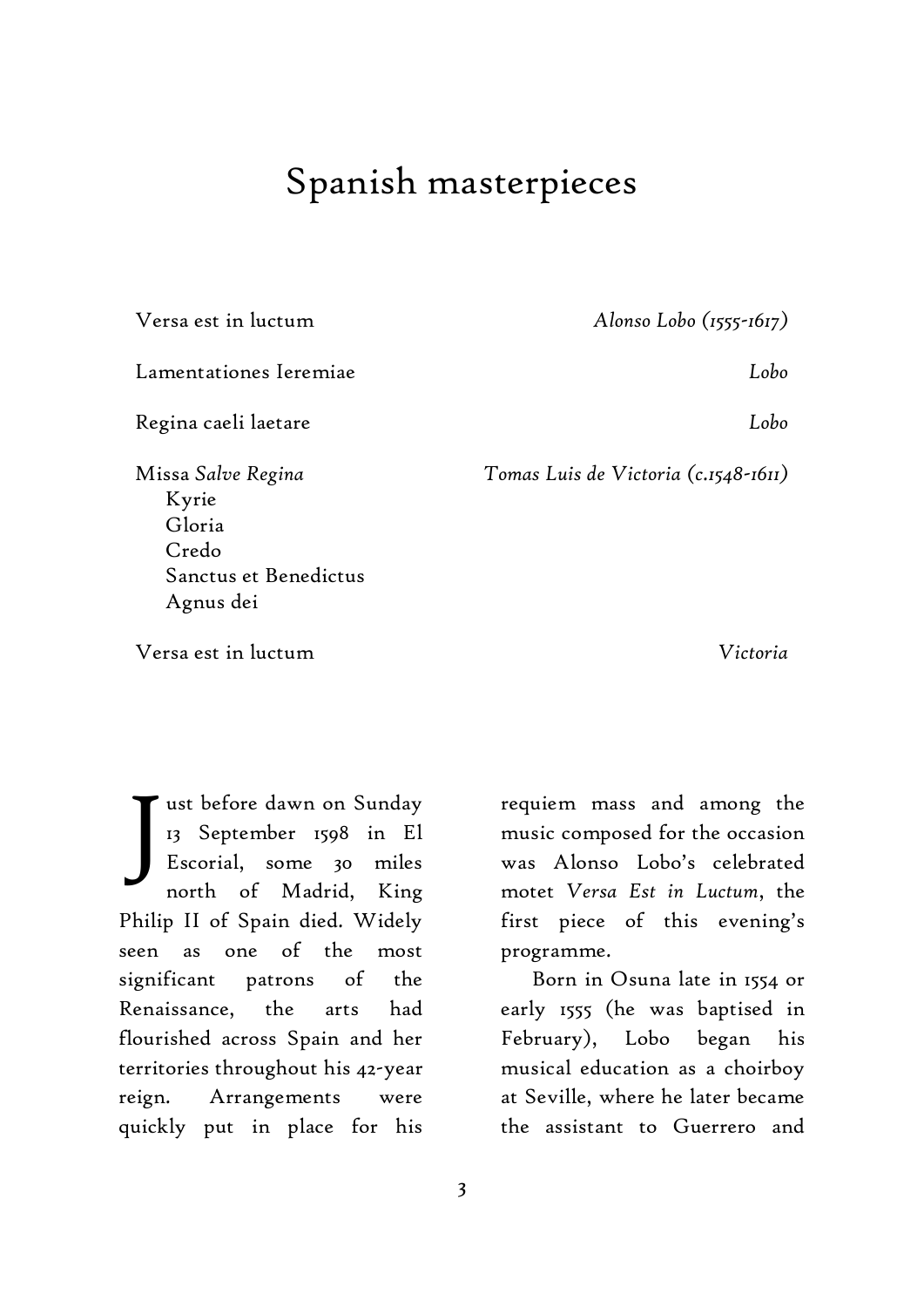then *maestro de capilla* during Guerrero's absence. In 1593 he became *maestro de capilla* at Toledo Cathedral and it was during this post that Philip II died.

Lobo's six-voiced setting of words from Job 30 is full of all the polyphonic and harmonic interest that made him famous in his own day and, even, considered the equal of the great Victoria. Listen out for the emotional climax at 'in vocem flentium' ('the voice of those who weep').

The Tenebrae services of Maundy Thursday through to Easter Saturday are among the most evocative of the Christian liturgical calendar. Meaning 'shadows' or 'darkness', the services are known for their gradual extinguishing of candles throughout the service as biblical readings and psalms are recited.

The *Lamentations of Jeremiah* in their musical context refer to the first two readings of the Maundy Thursday Tenebrae service, and many of the great Renaissance composers contributed to the canon.

Tonight's concert presents Lobo's setting of the first of these two readings. Tantalisingly, his setting of the second reading is extant, though untranscribed and unpublished, in Toledo Cathedral's MS B 25, which remains unavailable though will surely offer a very significant addition to the repertory should it ever be made accessible to the scholarly community.

Nevertheless, there are some 20 minutes of music in Lobo's first reading, making it among the most expansive of the Renaissance settings (Victoria's setting of the same text takes approximately 5 minutes to perform).

Lobo's text is introduced with 'De lamentatione Ieremiae' ('from the Lamentations of Jeremiah') and punctuated with Hebrew letters (ח, ט, etc.), which were considered integral to the Vulgate text and provide structure to the spacious polyphonic writing.

Turning to a Marian theme, Lobo's *Regina Caeli* is sadly underperformed. It is the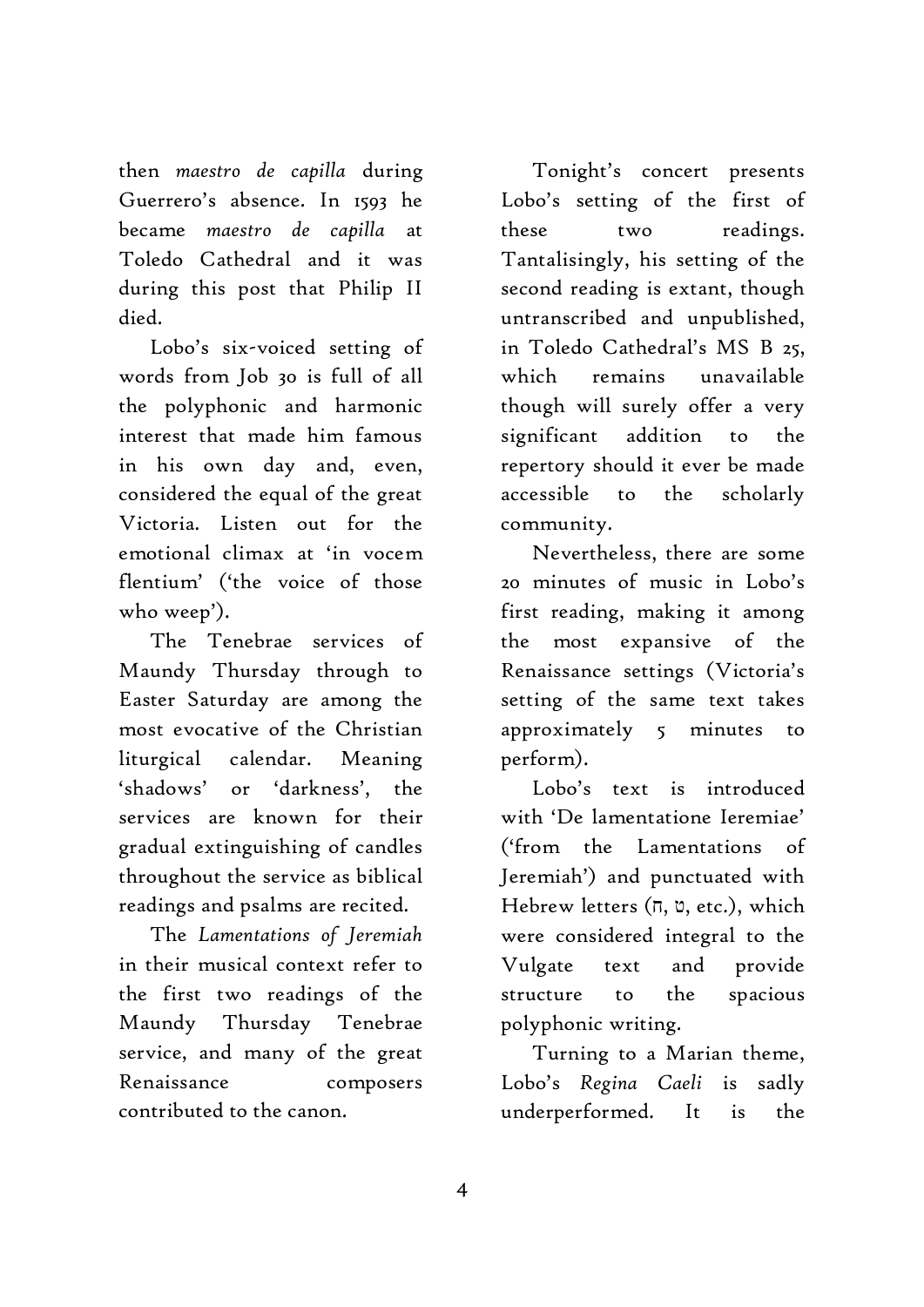seasonal Marian antiphon from Holy Saturday through to the Saturday before Pentecost and provides a bridge to the *Salve Regina*, used from Trinity Sunday through to Advent, the focus of tonight's mass. Listen out for the florid 'alleluia' setting towards the end of this little gem.

Victoria's Missa *Salve Regina* uses the motifs from his *Salve Regina* motet to build out the mass in the so-called 'parody mass' style. He contrasts the 'high' first choir with the 'low' second choir throughout. Listen out, too, for frequent changes of time from *tempus imperfectum*  (essentially 'two' time) to *tempus perfectum* ('three' time) adding rhythmic interest to the polyphony.

During the Credo, Victoria creates a particularly effective contrast at 'Et incarnatus est'

('and was incarnate'), whereby he slows the harmonic rhythm and the frequency of dialogue between the two choirs, thus shining a particular light on this passage. He follows it with a large-scale quartet for four high voices at 'Crucifixus', lending an intimate tone to the focal point of the text.

We finish tonight's concert very much where we started: with a funeral motet for the Spanish royal family. In 1603 Philip II's sister, the Dowager Empress Maria died in Madrid at the convent of Las Descalzas Reales, where she was patron of Victoria. For her Victoria was commissioned to write his great Requiem Mass and it is from this work that the *Versa est in luctum* is taken.

MJD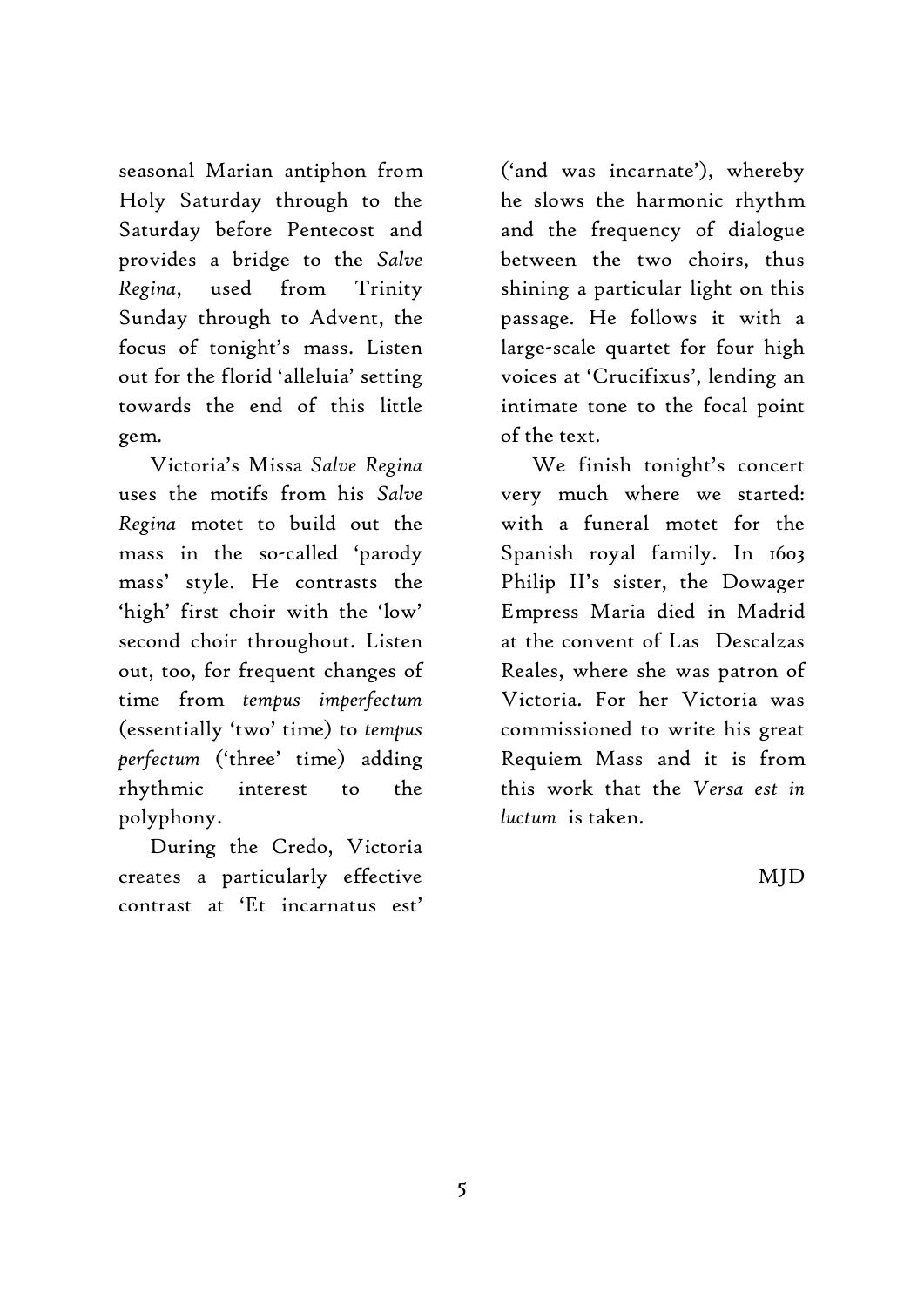## Translations

#### *Versa est in luctum ,* Lobo

Versa est in luctum cithara mea, et organum meum in vocem flentium. Parce mihi Domine, nihil enim sunt dies mei. Cutis mea denigrata est super me et ossa mea aruerunt.

#### *Lamentatio Ieremiae*, Lobo

De lamentatio Ieremiae prophetae.

#### .ח

Misericordiæ Domini, quia non sumus consumpti; quia non defecerunt miserationes ejus.

 .ח Novi diluculo, multa est fides tua.

#### .ח

Pars mea Dominus, dixit anima mea; propterea exspectabo eum.

#### .ט

Bonus est Dominus sperantibus in eum, animæ quærenti illum.

#### .ט

Bonum est præstolari cum silentio salutare Dei.

#### .ט

Bonum est viro cum portaverit jugum ab adolescentia sua.

My harp is tuned for lamentation, and my flute to the voice of those who weep. Spare me, O Lord, for my days are as nothing. My skin is become black upon me, and my bones are dried up.

The Lamentations of Jeremiah the prophet.

#### HETH.

The steadfast love of the Lord never ceases, his mercies never come to an end.

#### HETH.

They are new every morning; great is thy faithfulness.

#### HETH.

"The Lord is my portion," says my soul, "therefore I will hope in him."

#### TETH.

The Lord is good to those who wait for him, to the soul that seeks him.

#### TETH. It is good that one should wait quietly for the salvation of the Lord.

TETH. It is good for a man that he bear the yoke in his youth.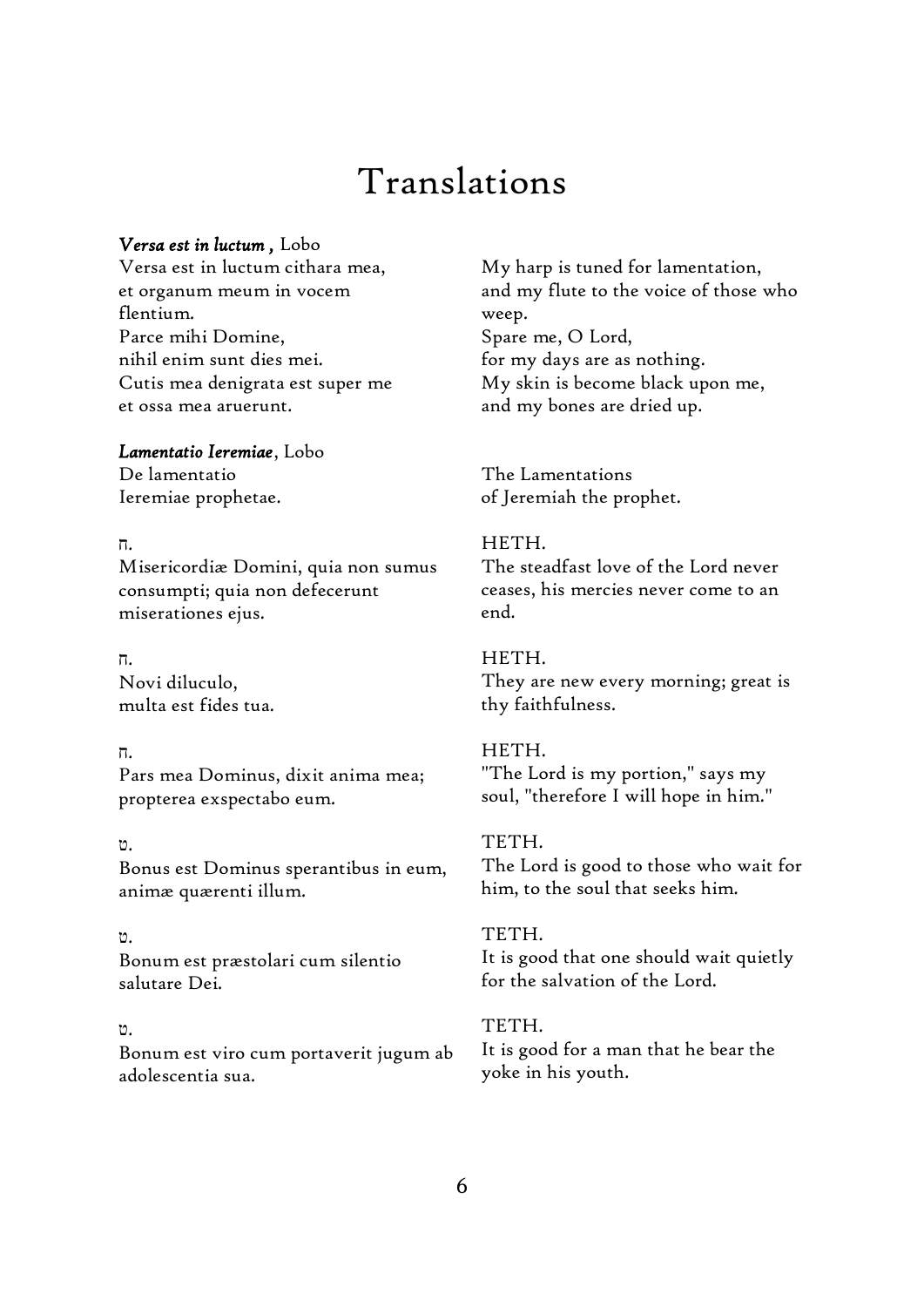.י Sedebit solitarius et tacebit quia levavit super se.

 .י Ponet in pulvere os suum si forte sit spes.

 .י Dabit percutienti se maxillam saturabitur Obprobriis.

Ierusalem, convertere ad Dominum Deum tuum.

#### *Regina caeli laetare*, Lobo

Regina cæli, lætare, alleluia: Quia quem meruisti portare, alleluia, Resurrexit, sicut dixit, alleluia, Ora pro nobis Deum, alleluia. Gaude et lætare, Virgo Maria, alleluia. Quia surrexit Dominus vere, alleluia.

#### *Missa* Salve Regina, Victoria Kyrie

Kyrie eleison; Christe eleison; Kyrie eleison.

#### Gloria

Gloria in excelsis Deo et in terra pax hominibus bonae voluntatis. Laudamus te; benedicimus te; adoramus te; glorificamus te; gratias agimus tibi propter

IOD. Let him sit alone in silence, for the Lord has laid it on him.

IOD. Let him bury his face in the dust- there may yet be hope.

#### IOD.

Let him offer his cheek to one who would strike him, and let him be filled with disgrace.

Jerusalem, return to the Lord thy God.

Queen of Heaven, rejoice, alleluia: The Son whom you merited to bear, alleluia, Has risen, as He said, alleluia, Pray for us to God, alleluia. Rejoice and be glad, O Virgin Mary, alleluia. For the Lord has truly risen, alleluia.

Lord, have mercy; Christ, have mercy; Lord, have mercy.

Glory be to God in the highest and on earth peace to men of good will. We praise Thee; we bless Thee; we worship Thee; we glorify Thee; We give thanks to Thee for Thy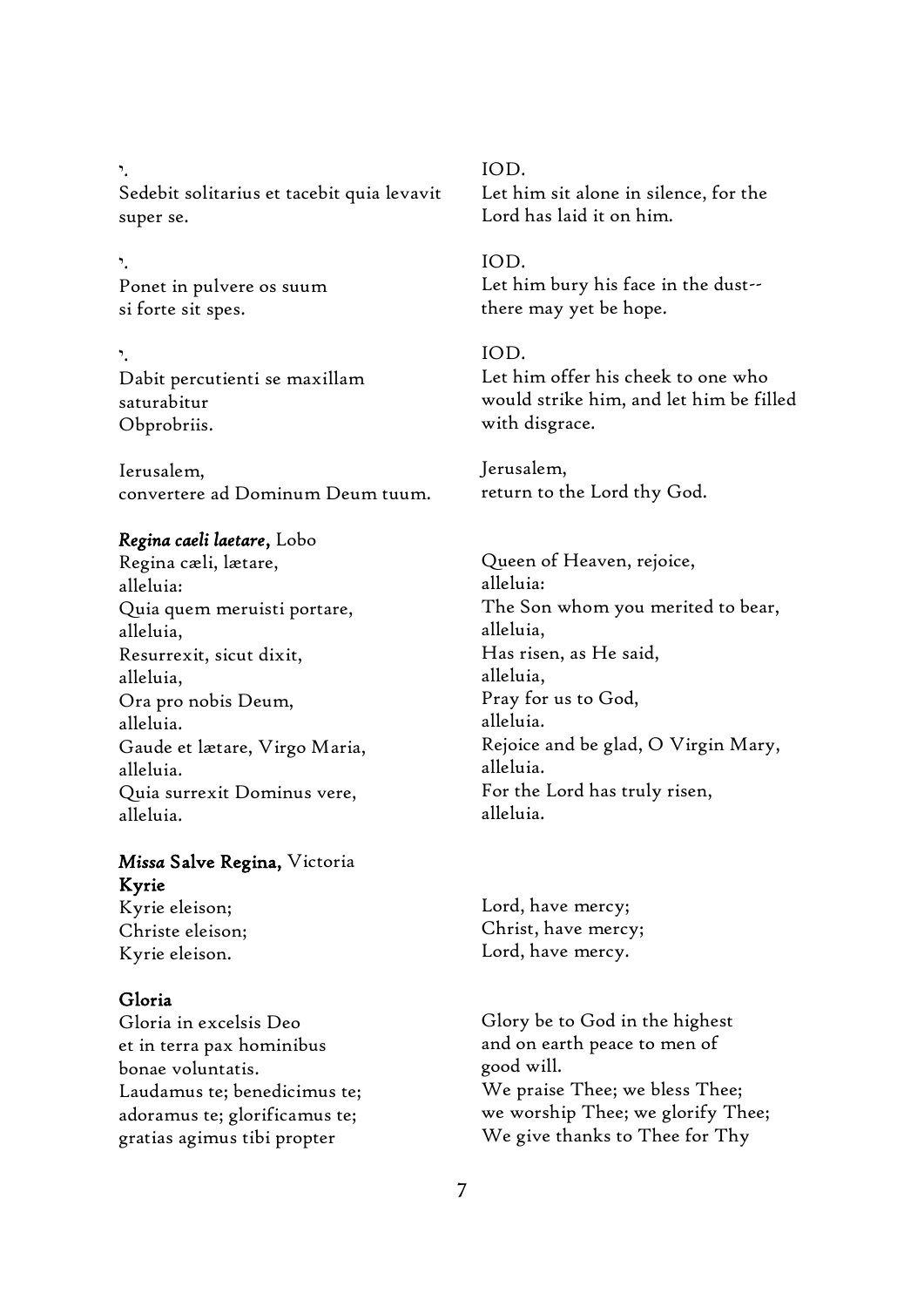magnam gloriam tuam. Domine Deus, Rex caelestis, Deus Pater omnipotens. Domine Fili unigenite, Jesu Christe, Domine Deus, Agnus Dei, Filius Patris, qui tollis peccata mundi, miserere nobis; qui tollis peccata mundi, suscipe deprecationem nostram. Qui sedes ad dexteram Patris, miserere nobis. Quoniam tu solus Sanctus, tu solus Dominus, tu solus Altissimus, Jesu Christe, cum Sancto Spiritu in gloria Dei Patris. Amen.

#### Credo

Credo in unum Deum; Patrem omnipotentem, factorem caeli et terrae, visibilium omnium et invisibilium.

Credo in unum Dominum Jesum Christum, Filium Dei unigenitum, et ex Patre natum ante omnia sæcula. Deum de Deo, lumen de lumine, Deum verum de Deo vero, Genitum non factum, consubstantialem Patri: per quem omnia facta sunt. Qui propter nos homines,

great glory. O Lord God, Heavenly King, God the Father Almighty. O Lord Jesus Christ, the only begotten Son. Lord God, Lamb of God, Son of the Father, Thou that takest away the sins of the world, have mercy upon us; Thou that takest away the sins of the world, receive our prayer. Thou that sittest at the right hand of the Father, have mercy upon us. For Thou only art holy, Thou only art the Lord, Thou only art the most high, Jesus Christ, together with the Holy Ghost in the glory of God the Father. Amen.

I believe in one God; the Father almighty, maker of heaven and earth, and of all things visible and invisible.

And in one Lord Jesus Christ, the only begotten Son of God, begotten of the Father before all worlds. God of God, light of light, true God of true God, begotten not made, being of one substance with the Father: by Whom all things were made. Who for us men,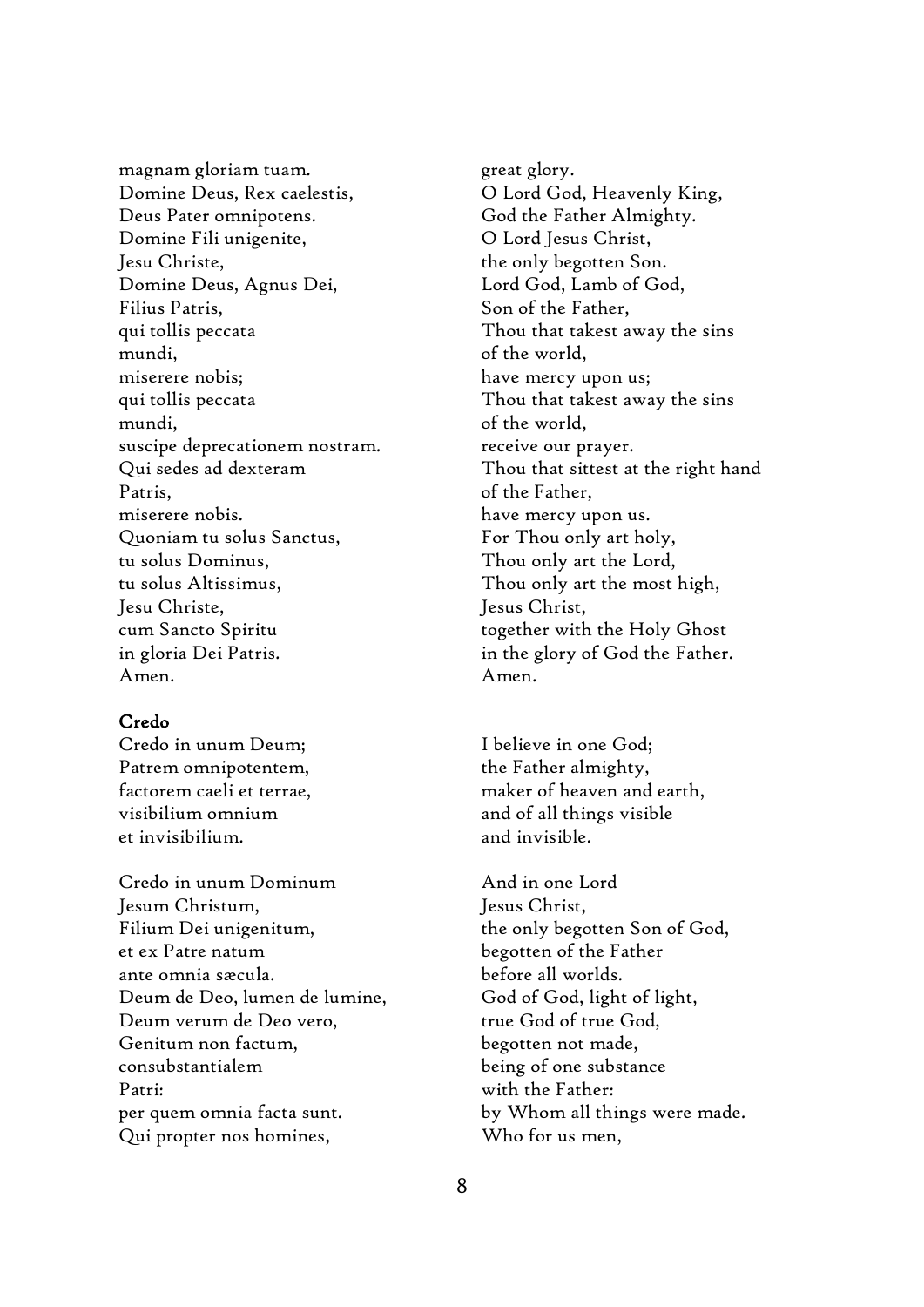et propter nostram salutem descendit de caelis. Et incarnatus est de Spiritu Sancto ex Maria Virgine: et homo factus est. Crucifixus etiam pro nobis, sub Pontio Pilato, passus et sepultus est. Et resurrexit tertia die secundum Scripturas: et ascendit in caelum. Sedet ad dexteram Patris: et iterum venturus est cum gloria, judicare vivos et mortuos: cujus regni non erit finis.

Credo in Spiritum Sanctum, Dominum, et vivificantem: qui ex Patre Filioque procedit. Qui cum Patre et Filio simul adoratur et conglorificatur: qui locutus est per Prophetas.

Credo in unam sanctam catholicam et apostolicam Ecclesiam. Confiteor unum baptisma in remissionem peccatorum. Et expecto resurrectionem mortuorum et vitam venturi sæculi. Amen.

#### Sanctus

Sanctus, Sanctus, Sanctus, Dominus Deus Sabaoth; pleni sunt caeli et terra gloria tua. Hosanna in excelsis.

and for our salvation descended from heaven. And was incarnate by the Holy Ghost of the Virgin Mary: and was made man. He was crucified also for us, suffered under Pontius Pilate, died and was buried. And on the third day He rose again according to the Scriptures: and ascended into heaven. He sitteth at the right hand of the Father: and He shall come again with glory, to judge the living and the dead: and His kingdom shall have no end.

I believe in the Holy Ghost, the Lord, and giver of life: Who prodeedeth from the Father and the Son. Who with the Father and the Son together is worshipped and glorified: as it was told by the Prophets.

And I believe in one holy catholic and apostolic Church. I acknowledge one baptism for the remission of sins. And I await the resurrection of the dead and the life of the world to come. Amen.

Holy, Holy, Holy, Lord God of Hosts; heaven and earth are full of Thy glory. Hosanna in the highest.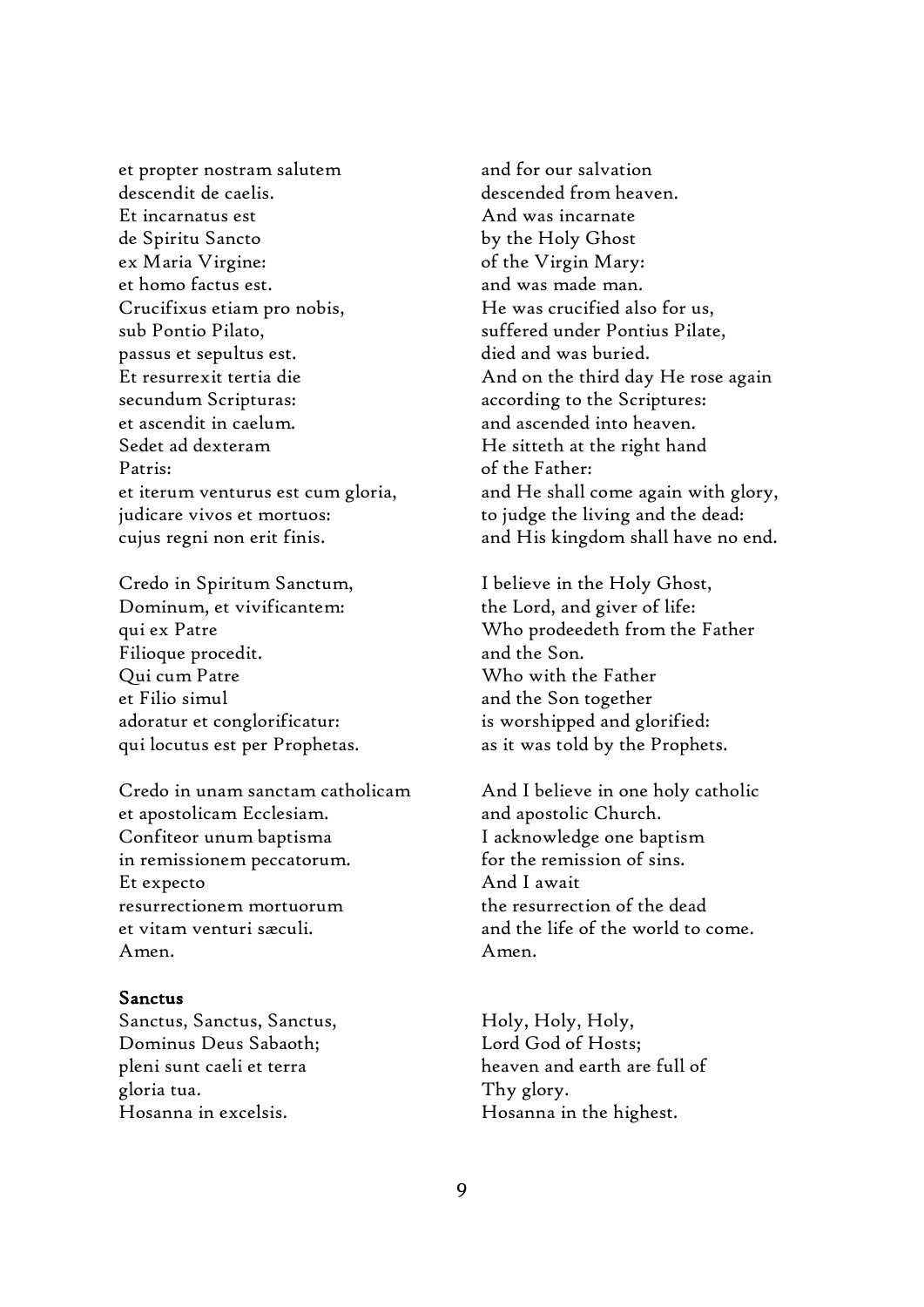Benedictus qui venit in nomine Domini. Hosanna in excelsis.

#### Agnus Dei

Agnus Dei, qui tollis peccata mundi, miserere nobis.

Agnus Dei, qui tollis peccata mundi, miserere nobis.

Agnus Dei, qui tollis peccata mundi, dona nobis pacem.

#### *Versa est in luctum ,* Victoria

Versa est in luctum cithara mea, et organum meum in vocem flentium. Parce mihi Domine, nihil enim sunt dies mei. Cutis mea denigrata est super me et ossa mea aruerunt.

Blessed is He that cometh in the name of the Lord. Hosanna in the highest

Lamb of God, you who take away the sins of the world, have mercy upon us.

Lamb of God, you who take away the sins of the world, have mercy upon us.

Lamb of God, you who take away the sins of the world, grant us peace.

My harp is tuned for lamentation, and my flute to the voice of those who weep. Spare me, O Lord, for my days are as nothing. My skin is become black upon me, and my bones are dried up.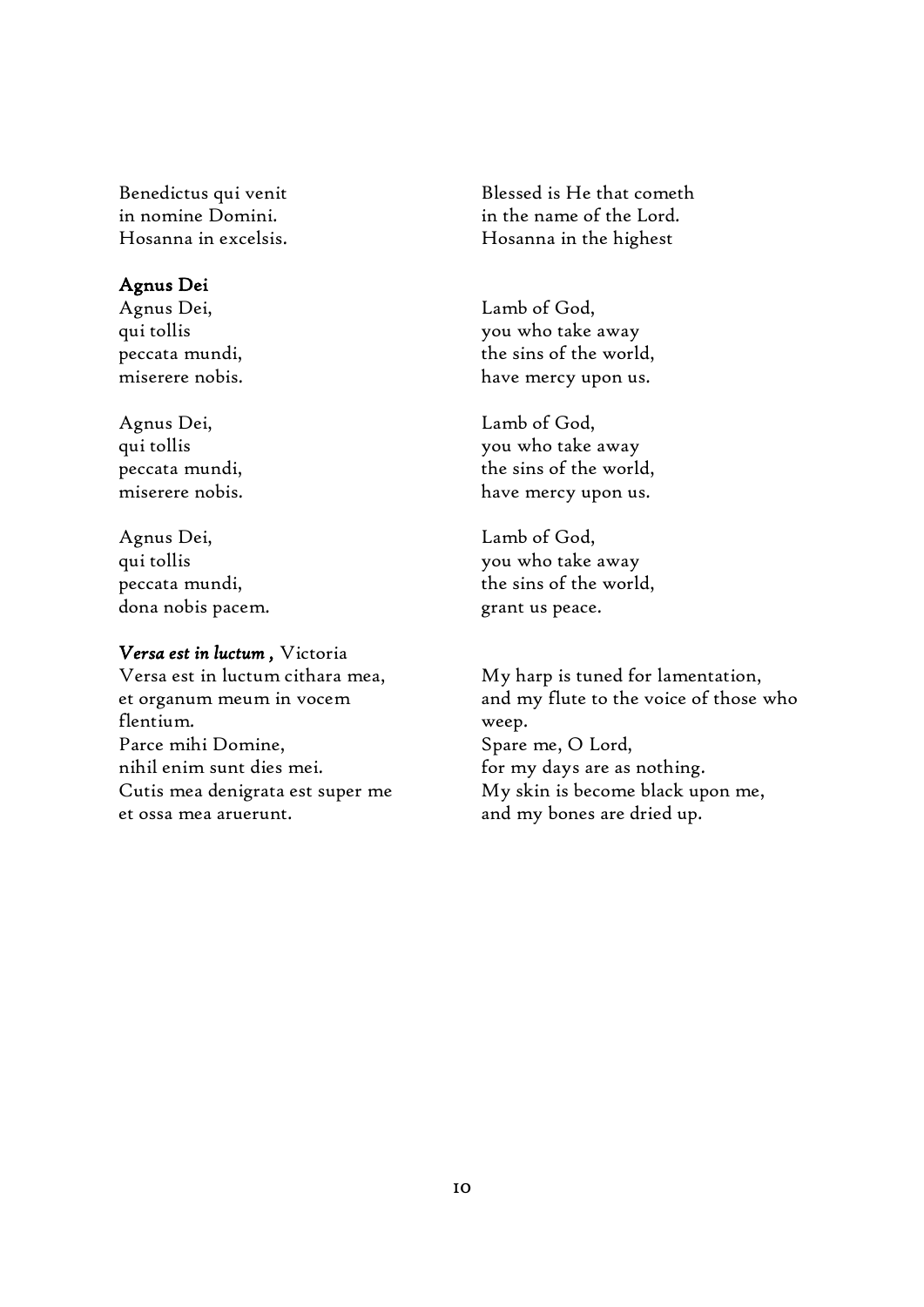# Iken Scholars<br>Matthew Dunn

#### *Director* Matthew Dunn

*Sopranos Altos* Emily Field Harriet Pridmore Katharina Dunn Jenny Forsyth Nerissa Taysom Danielle Hooper

*Tenors Basses* James Green Andrew Balls Duncan Appleby Robert Drufton

Tristram Cooke Paul Smith Marion Harris Myriam Burr

William Hess Chris Jeanes



Matthew Dunn, director, formed the *Iken Scholars* (then *Sacred Voices*) in 2012 to perform programmes of hidden corners of the canon of Renaissance polyphony. The group has gone on to present masses unheard in 400 years, motets transcribed from early tablature notation especially for them (by Matthew) and numerous large-scale works that Matthew thinks are woefully underperformed (Lobo's *Lamentations* among them).

Born in Manchester, Matthew read music at Cambridge for his BA and MPhil researching 13<sup>th</sup>-century polyphony. As an organist, he is director of music at St Botolph without Aldgate and gives frequent cathedral recitals across the UK (St Alban's Abbey is next on 11 November).

When he has a spare 5 minutes, he works for a management consultancy firm helping global insurers set and then achieve their strategic aims.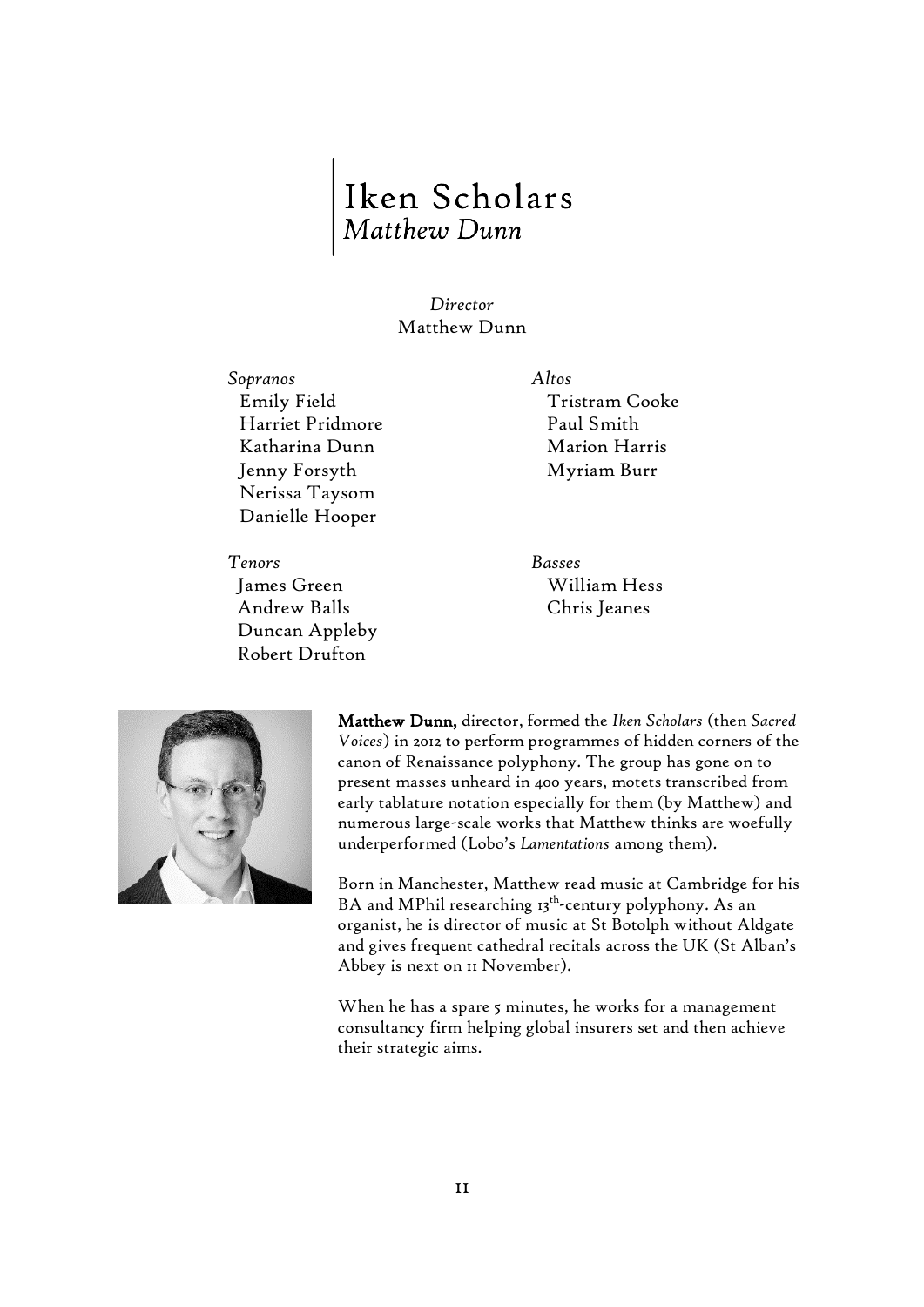

Soprano Emily Field began her choral career as a chorister at St John's Cathedral, Norwich. Since then she has gone on to complete a Bachelors and Masters in Music from the University of Manchester. During this time she sang the solo roles for Handel's *Messiah*, Bach *St John Passion*, Faure *Requiem*, Schubert *Mass in G* and performed the world premiere of Macmillan's *Credo* at the BBC proms.

She has regularly sung for BBC Radio 3, 4 and World service and is a founding member of Melodico Ensemble who have recently performed with the BBC Philharmonic, Clean Bandit and Boy George. Emily has just moved to London and is enjoying the variety of beards on display in Shoreditch.



Soprano Harriet Pridmore is a London based singer currently working at the Royal Opera House on the Open up Project. She studied music at Bristol University and majored in vocal performance. During her time at Bristol, she sang in several choirs and conducted the Bristol University Chamber Choir which culminated in a performance in the Kaiser Wilhelm in Berlin. This year, Harriet performed a series of operatic numbers alongside the Sheffield Philharmonic Orchestra at the Sheffield Botanical Gardens as part of "Music in the Gardens". Harriet also enjoys arranging a cappella music for her close harmony group, and travels the country singing at weddings, parties, conferences and just about anything else in between!

Soprano Katharina Dunn came to England aged sixteen, after obtaining a scholarship to Malvern College to complete the International Baccalaureate. It is there that she discovered her love of singing and became an active member of both the chapel and chamber choir. Two years later she was awarded a place to read Classics at Peterhouse, Cambridge, where she became a chorister under the direction of Oliver Lomberg and Matthew Dunn. After four years at Peterhouse she went to London to study the Law. During that time, she sang with the London Chorus and the Savoy Jazz Choir, a newly formed group created at Goodenough College. Katharina is now a solicitor in London and founder member of the Iken Scholars.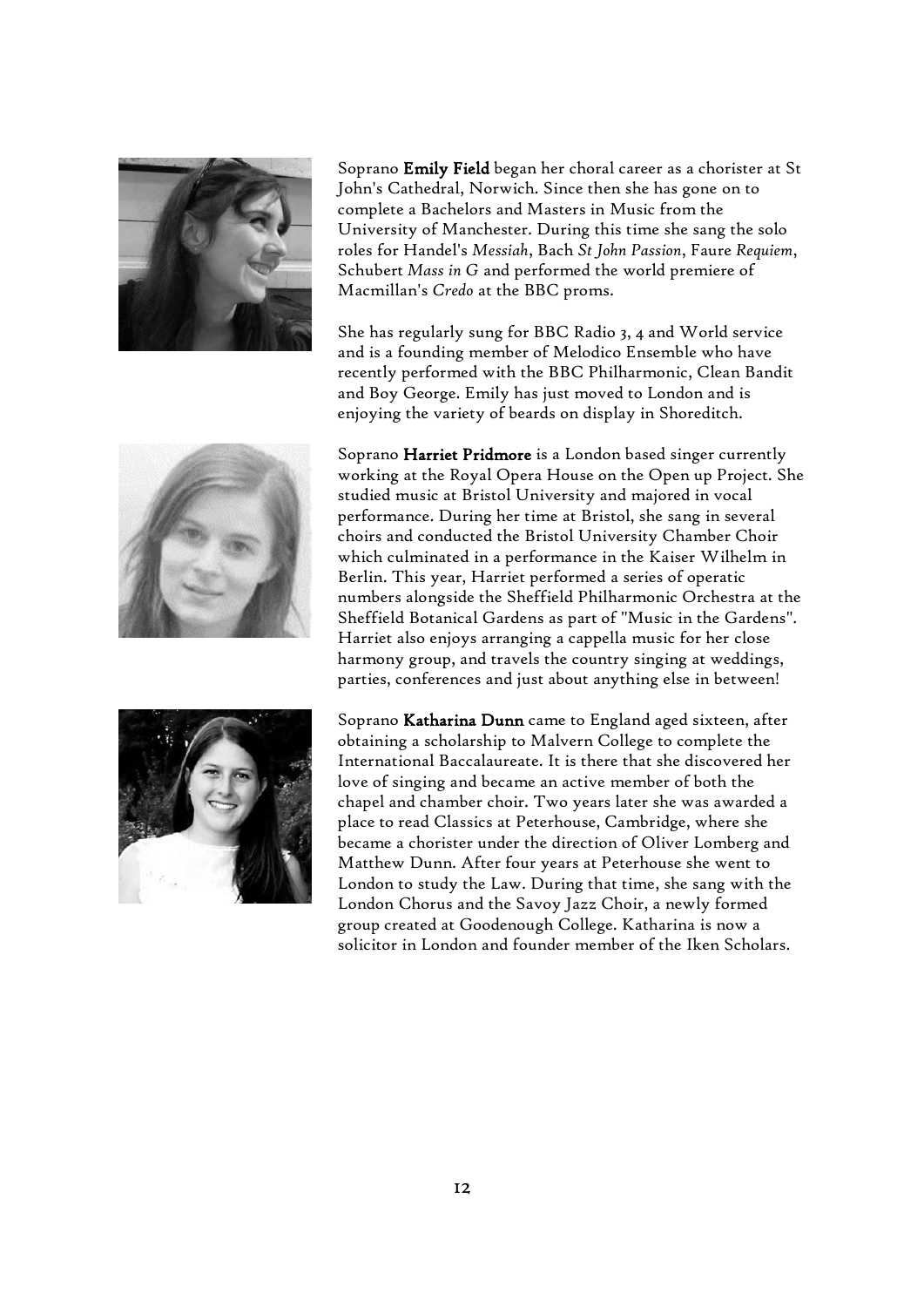

Soprano, Jenny Forsyth has always had a keen interest in music and from an early age singing became a real love. A member of the award winning Farnham Youth Choir gave an invaluable grounding and education in music-making, which then continued through school and university culminating in an undergraduate degree in music from the University of East Anglia, and a master's degree in choral studies from the University of Chichester.

Jenny's involvement in music has continued not just in her own performance, but also professionally, as Music Administrator at Westminster Cathedral, where she is tasked with aiding the smooth running of the music department and world famous choir. She has also recently taken on the role of managing the London Festival of Contemporary Church Music.

Jenny sings with various ensembles around London and Oxford, including the Iken Scholars, Sospiri (run by Chris Watson) and the Renaissance Singers, and she also sings regularly at several London churches.

Soprano Nerissa Taysom started singing as a chorister at Great St. Mary's in Cambridge. Following a History of Art degree at Bristol University, she went on to study medieval architecture at the Courtauld Institute. She is a now a researcher for the artist and writer Edmund de Waal and has spent the last three years working on his newly published book, *The White Road*. Nerissa is passionate about bringing music into museum settings and has programmed concerts at the Fitzwilliam Museum, Turner Contemporary, Courtauld Gallery and this Autumn, at the Royal Academy with Aurora Orchestra. Nerissa has sung with numerous groups across London and further afield, including The Renaissance Singers, Epiphoni Consort, Exon Singers, Charpentier Consort, New Renaissance Voices and the Victoria Consort in Kent, with recent concerts at Brandenburg Choral Festival and Stour Music.



Danielle Hooper, soprano, is based in London, and currently studies with Deborah Miles-Johnson. Her musical experience is extensive, as a choral singer and as a soloist, beginning with a musical education at St Paul's Girl's School, where she achieved the Vermont Prize for Singing. Between 2002 and 2004, she also studied in the Junior department of Guildhall School of Music and Drama.

She is currently choral scholar at St. Gabriel's Church in Pimlico, and has been a regular dep at several churches,

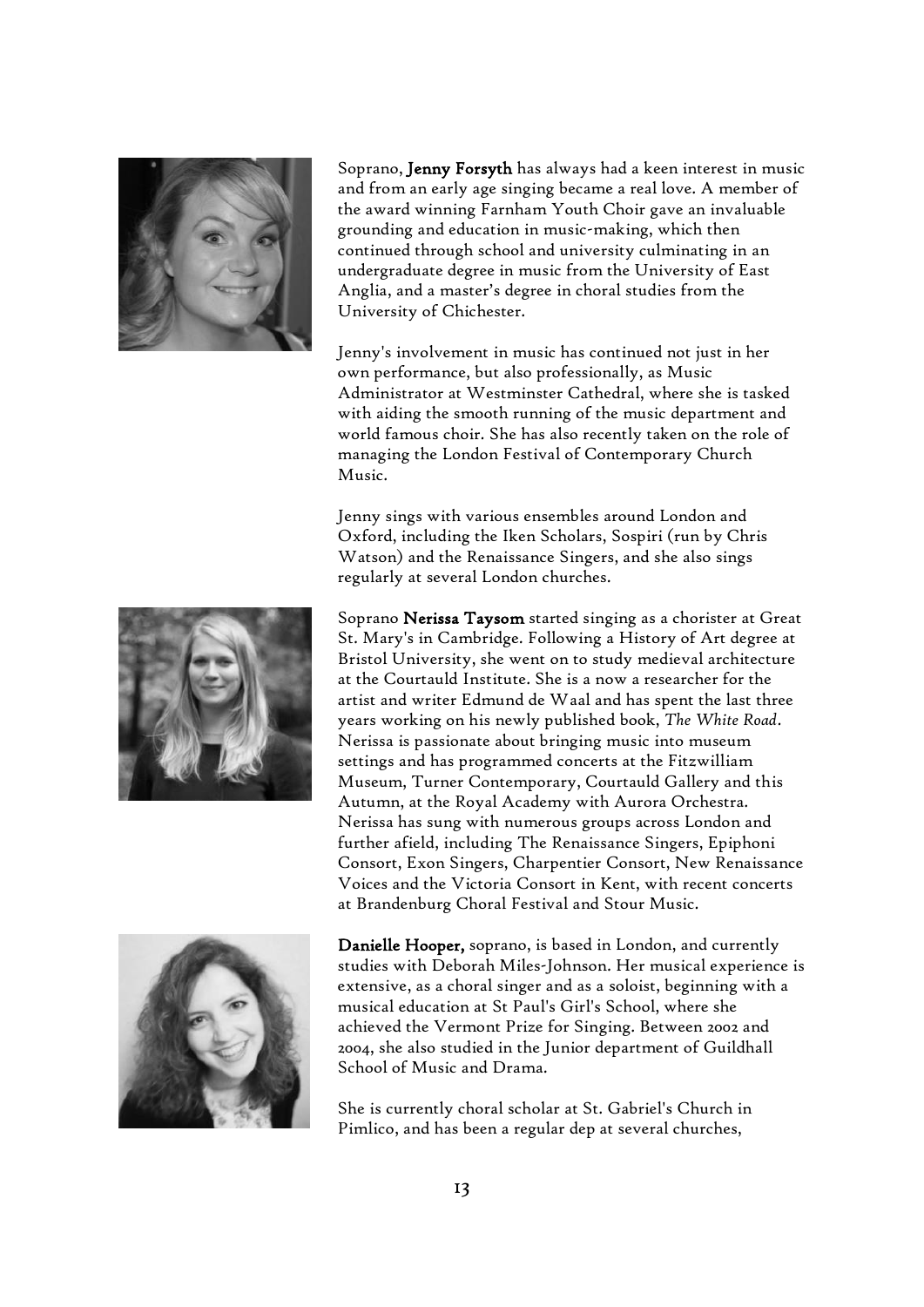including Our Lady of the Assumption and St Gregory, Warwick Street, St. Gregory and St. Augustine's Church, Oxford, and St. Olave's Hart Street. She sang as a chorus member and soloist at Clare and Magdalene Colleges, Cambridge.

Tristram Cooke, countertenor, is studying for an MA in Performance at the Royal Academy of Music with Glenville Hargreaves and Michael Chance. As part of his post-graduate studies, he has performed in opera scenes from Handel's *Rinaldo* in the title role and Jonathan Dove's *Flight* in the role of Refugee. Next year for RAM Opera he will be performing in Monteverdi's *L'Incoronazione di Poppea*, and is covering the role of Ottone. He is a soloist for the Kohn Foundation Bach Cantata series, and member of the Academy's prestigious Bach Cantata and Chamber choirs.

Paul Smith, countertenor, works in new media, measuring consumption of on-demand television online. He is a lay-clerk at St Peter's Church, St Albans, and also sings with *De Profundis*, Ely Cathedral Choir and *Opera Seria*. He has participated in several pioneering musical projects with directors including Robert Hollingworth, Bruno Turner, Andrew Parrott, David Skinner, David Allinson and Sarah MacDonald. He enjoys cricket, fine wine, Lord of the Rings, filking and suspensions.





Originally from the Midlands, alto Marion Harris graduated from the University of Birmingham with a First in Music in 2011. During her studies Marion had singing lessons with Faye Newton through the Centre for Early Music Performance and Research, and also sang with the choir of St. Chad's R.C. Cathedral, Birmingham. After graduating she decided to become a Librarian and now works at Goldsmiths College, having completed a Master's degree in Librarianship. Marion joined the choir in July 2015.

Alto **Myriam Burr's** love for renaissance music began when she learnt to play the viol in an early music ensemble in York. She was a choral scholar at Merton College, Oxford, then moved to Edinburgh via Normandy, singing in everything from Renaissance choirs to fringe opera. She came to London three years ago and also sings with the Holst Singers.

She works in the field of homelessness and mental health and enjoys singing loudly on her bike.



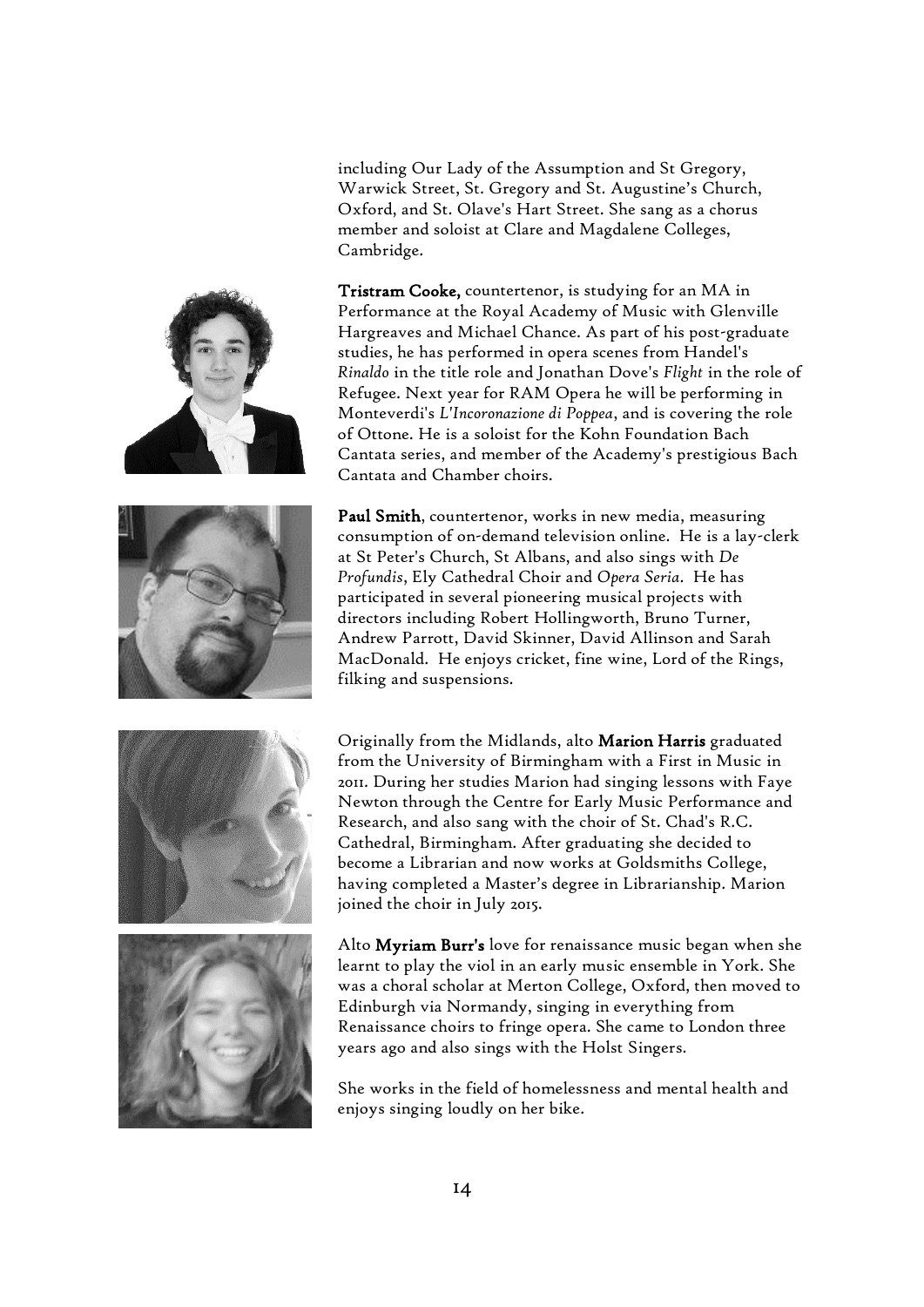

Tenor **James Green's** first introduction into choral music came when he started singing as a chorister in Rochester Cathedral aged 8. He spent 5 years as a treble there, singing a wide range of music in the daily services. After leaving the choir, he sang in the back row alongside the 6 regular Lay Clerks in order to gain further experience of the repertoire. In 2010 he moved to London in order to begin a degree in Physics at Kings College London. He studied there for 4 years, while singing in the Chapel choir under David Trendell and Gareth Wilson. During this period the choir made several tours abroad and produced several recordings, including music as diverse as masses by Allegri, Richard Strauss' *Deutsche Motette*, Desenclos *Requiem* and, most recently, a CD of motets from the 16th and 17th century alongside contemporary works commissioned in memory of David Trendell. In addition to singing with the *Iken Scholars*, James also sings regularly at Christchurch Chelsea, St Gabriel's Pimlico and Rochester Cathedral.



Tenor Duncan Appleby is halfway through a Master's degree in accompaniment at the Royal College of Music, where he studies with Kathron Sturrock. Duncan studied his undergraduate degree in Birmingham Conservatoire, singing in both of the Chamber Choirs, and also spent time in the choirs of both cathedrals in Birmingham. In 2009, Malaysian baritone Chi Hoe Mak formed the Icarus Vocal Ensemble, dedicated to performing music by the students of British conservatoires. This music often made use of extended techniques, and was at times nearly atonal. The group performed in the Canterbury Sounds New festival in 2010, and in the Royal Northern College of Music and the Walsall Art Gallery. In October 2012, Duncan performed Schumann's *Dichterliebe* in a church in Rugby, and then three months later in St. Martin's church in Birmingham.